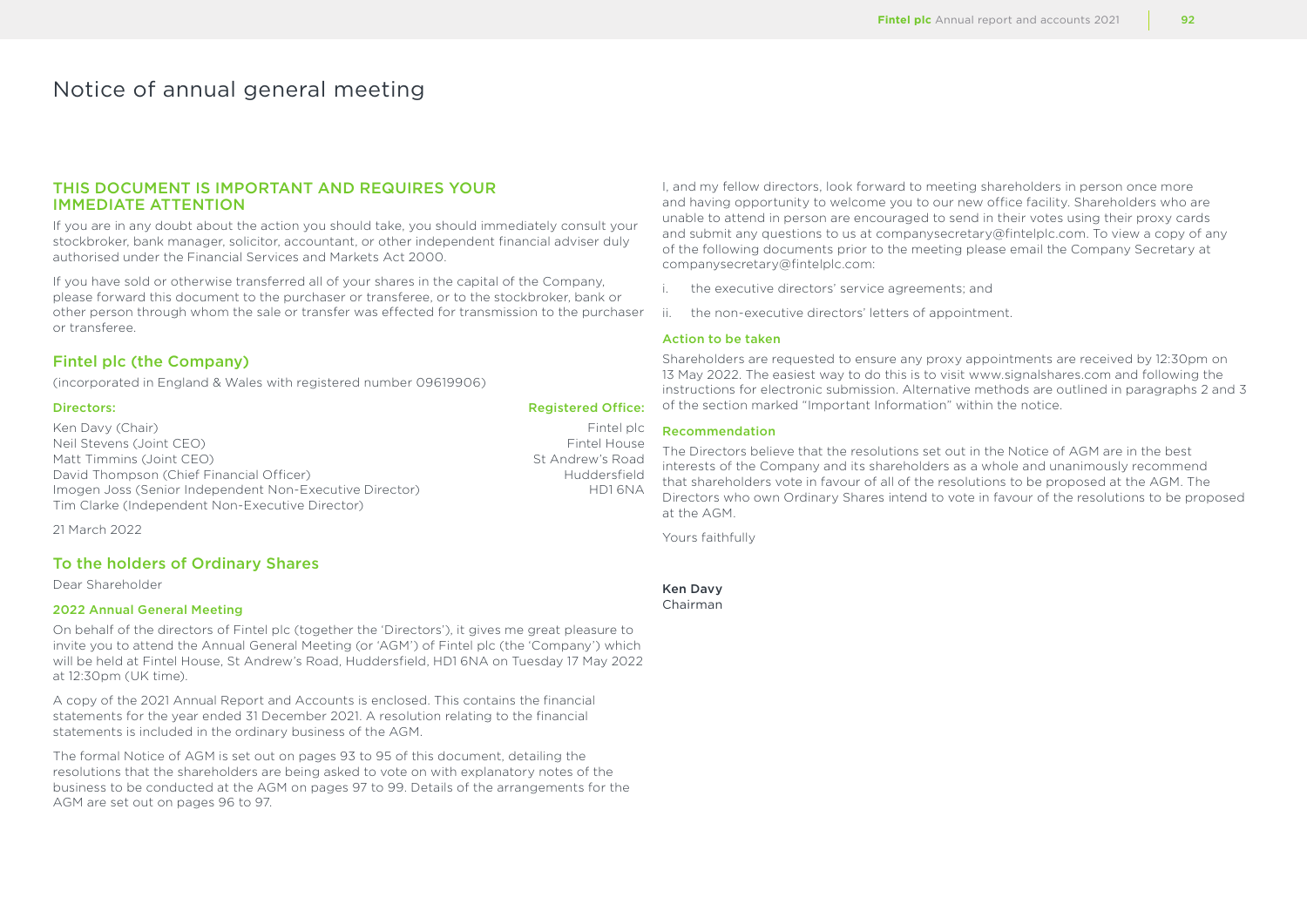# NOTICE OF ANNUAL GENERAL MEETING

NOTICE is hereby given that the annual general meeting of the Company will be held on 17 May 2022 at 12:30pm at Fintel House, St Andrew's Road, Huddersfield, HD1 6NA for the transaction of the following business:

# ORDINARY RESOLUTIONS

To consider and, if thought fit, pass the following resolutions as ordinary resolutions:

#### Financial statement and reports

1 To receive the annual accounts and reports of the Company and the auditor's report on those accounts and reports for the financial year ended 31 December 2021.

## Final dividend

2 To declare a final dividend upon the recommendation of the directors for the year ended 31 December 2021 of 2 pence per ordinary share payable on 7 June 2022 to shareholders on the register at the close of business on 29 April 2022, with an ex-dividend date of 28 April 2022.

#### Directors (re-)election

- 3 To re-elect Ken Davy as a director of the Company.
- 4 To re-elect Neil Stevens as a director of the Company.
- 5 To re-elect Matt Timmins as a director of the Company.
- 6 To re-elect Tim Clarke as a director of the Company.
- 7 To re-elect David Thompson as a director of the Company.
- 8 To re-elect Imogen Joss as a director of the Company.

### Auditor's appointment and remuneration

- 9 To appoint Ernst & Young LLP (EY) as auditors of the Company to hold office from the conclusion of this meeting until such time that the appointment of a successor auditor is approved by the Directors.
- 10 To authorise the directors to fix the remuneration of the auditors of the Company.

#### Authority for political donations or expenditure

11 That, in accordance with section 366 of the Companies Act 2006, to authorise the Company, and all companies that are its subsidiaries at any time during the period for which this resolution has effect, to make political donations and incur political expenditure (as such terms are defined in sections 364 and 365 of the Companies Act 2006) not exceeding £25,000 in aggregate during the period beginning with the date of the passing of this resolution to the conclusion of the next annual general meeting of the Company.

#### Authority to allot shares

- 12 That, subject to and in accordance with Article 12 of the Articles of Association of the Company and pursuant to section 551 of the Companies Act 2006, the directors be generally and unconditionally authorised to allot shares in the Company and grant rights to subscribe or to convert any security into shares in the Company and to grant rights to subscribe for or to convert any security into shares in the Company as follows:
	- 12.1 up to an aggregate nominal amount of £339,691.83 in connection with the allotment of equity securities (within the meaning of section 560 of the Companies Act 2006) in connection with an offer or issue by way of rights, open for acceptance for a period fixed by the directors, to holders of ordinary shares (other than the Company) on the register on any record date fixed by the directors in proportion (as nearly may be) to the respective number of ordinary shares deemed to be held by them;
	- 12.2 otherwise than pursuant to paragraphs 12.1 above up to an aggregate nominal amount of £339,691.83 to such persons at such times and generally on such terms and conditions as the directors may determine

provided that this authority shall expire (unless previously varied as to duration, revoked or renewed by the Company in general meeting) at the end of the next annual general meeting of the Company, or, if earlier, at the close of business on the date 15 months after the date of this resolution, save that the Company may during the relevant period make any offer or agreement which would or might require shares to be allotted or rights to subscribe for or convert securities into shares to be granted after the authority expires, and the directors may allot shares or grant such rights in pursuance of such offer or agreement as if the authority had not expired.

This resolution revokes and replaces all unexercised authorities previously granted to the directors to allot shares in the Company and to grant rights to subscribe for or to convert any security into, shares in the Company but is without prejudice to any allotment of shares or grant of rights already made, offered or agreed to be made pursuant to such authorities.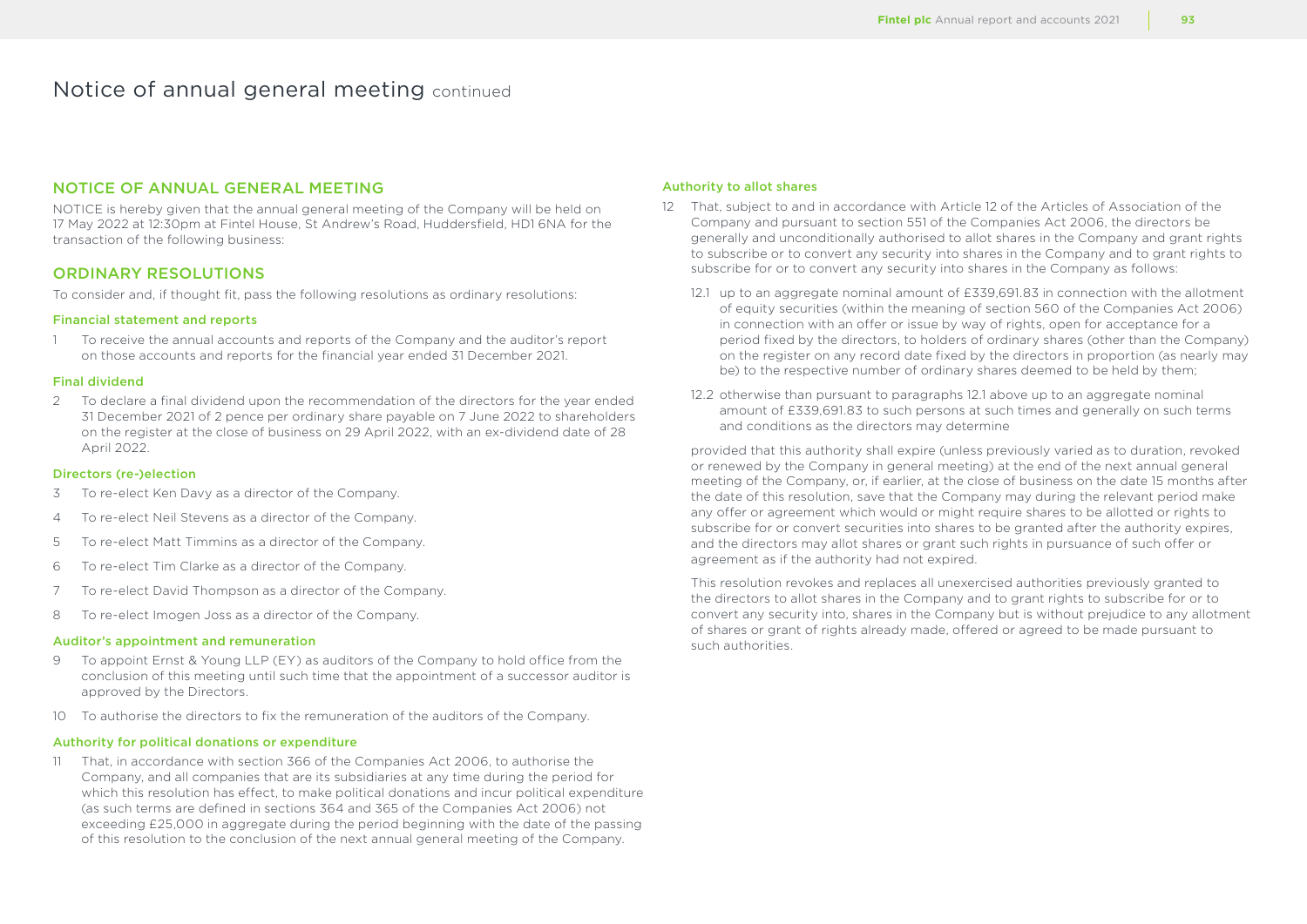# SPECIAL RESOLUTIONS

To consider and, if thought fit, approve the following resolutions that will be proposed as special resolutions:

## Disapplication of pre-emption rights

- 13 That if resolution 12 is passed, the directors be empowered pursuant to section 570 of the Companies Act 2006 to allot equity securities (as defined in section 560 of that Act) for cash under the authority given by that resolution and/or to sell ordinary shares held by the Company as treasury shares for cash, in each case as if section 561 of the Companies Act 2006 did not apply to any such allotment or sale, such authority to be limited to:
	- 13.1 any such allotment and/or sale of equity securities in connection with an offer or issue by way of rights or other pre-emptive offer or issue, open for acceptance for a period fixed by the directors, to holders of ordinary shares (other than the Company) on the register on any record date fixed by the directors in proportion (as nearly as may be) to the respective number of ordinary shares deemed to be held by them, subject to such exclusions or other arrangements as the directors may deem necessary or expedient in relation to fractional entitlements, legal or practical problems arising in any overseas territory, the requirements of any regulatory body or stock exchange or any other matter whatsoever;
	- 13.2 the allotment of equity securities or sale of treasury shares, otherwise than pursuant to paragraph 13.1 of this resolution, up to a nominal amount of £51,468.46

such authority to expire at the end of the next annual general meeting of the Company or, if earlier, at the close of business on the date 15 months after the date of this resolution, but, in each case, prior to its expiry the Company may make offers, and enter into agreements, which would, or might, require equity securities to be allotted (and treasury shares to be sold) after the authority expires and the Board may allot equity securities (and sell treasury shares) under any such offer or agreement as if the authority had not expired.

### Additional disapplication of pre-emption rights — acquisitions

- 14 That if resolution 12 is passed, the directors be empowered in addition to any authority granted under resolution 12 pursuant to section 570 of the Companies Act 2006 to allot equity securities (as defined in section 560 of that Act) for cash pursuant to the authority given by that resolution and/or to sell ordinary shares held by the Company as treasury shares for cash, in each case as if section 561 of the Companies Act 2006 did not apply to any such allotment or sale, such authority to be;
	- 14.1 limited to the allotment of equity securities or sale of treasury shares up to a nominal amount of £51,468.46, and

14.2 used only for the purposes of financing (or refinancing, if the authority is to be used within six months after the original transaction) a transaction which the directors of the Company determine to be an acquisition or other capital investment of a kind contemplated by the Statement of Principles on Disapplying Pre-Emption Rights most recently published by the Pre-Emption Group prior to the date of this notice,

such authority to expire at the end of the next annual general meeting of the Company or, if earlier, at the close of business on the date 15 months after the date of this resolution, but, in each case, prior to its expiry the Company may make offers, and enter into agreements, which would, or might, require equity securities to be allotted (and treasury shares to be sold) after the authority expires and the Board may allot equity securities (and sell treasury shares) under any such offer or agreement as if the authority had not expired.

This resolution revokes and replaces all unexercised powers previously granted to the directors to allot equity securities as if section 561(1) of the Act did not apply but without prejudice to any allotment of equity securities already made or agreed to be made pursuant to such authorities.

#### Additional disapplication of pre-emption rights — Members Share Option Plan

15 That if resolution 12 is passed, the directors be empowered pursuant to section 570 of the Companies Act 2006 to allot equity securities (as defined in section 560 of that Act) for cash under the authority given by that resolution and/or to sell ordinary shares held by the Company as treasury shares for cash, in each case as if section 561 of the Companies Act 2006 did not apply to any such allotment or sale, such authority to be limited to up to an aggregate nominal amount of £33,695 in connection with the issue of ordinary shares pursuant to the Company's member share option plan, such authority to expire at the end of the next annual general meeting of the Company or, if earlier, at the close of business on the date 15 months after the date of this resolution, but, in each case, prior to its expiry the Company may make offers, and enter into agreements, which would, or might, require equity securities to be allotted (and treasury shares to be sold) after the authority expires and the Board may allot equity securities (and sell treasury shares) under any such offer or agreement as if the authority had not expired.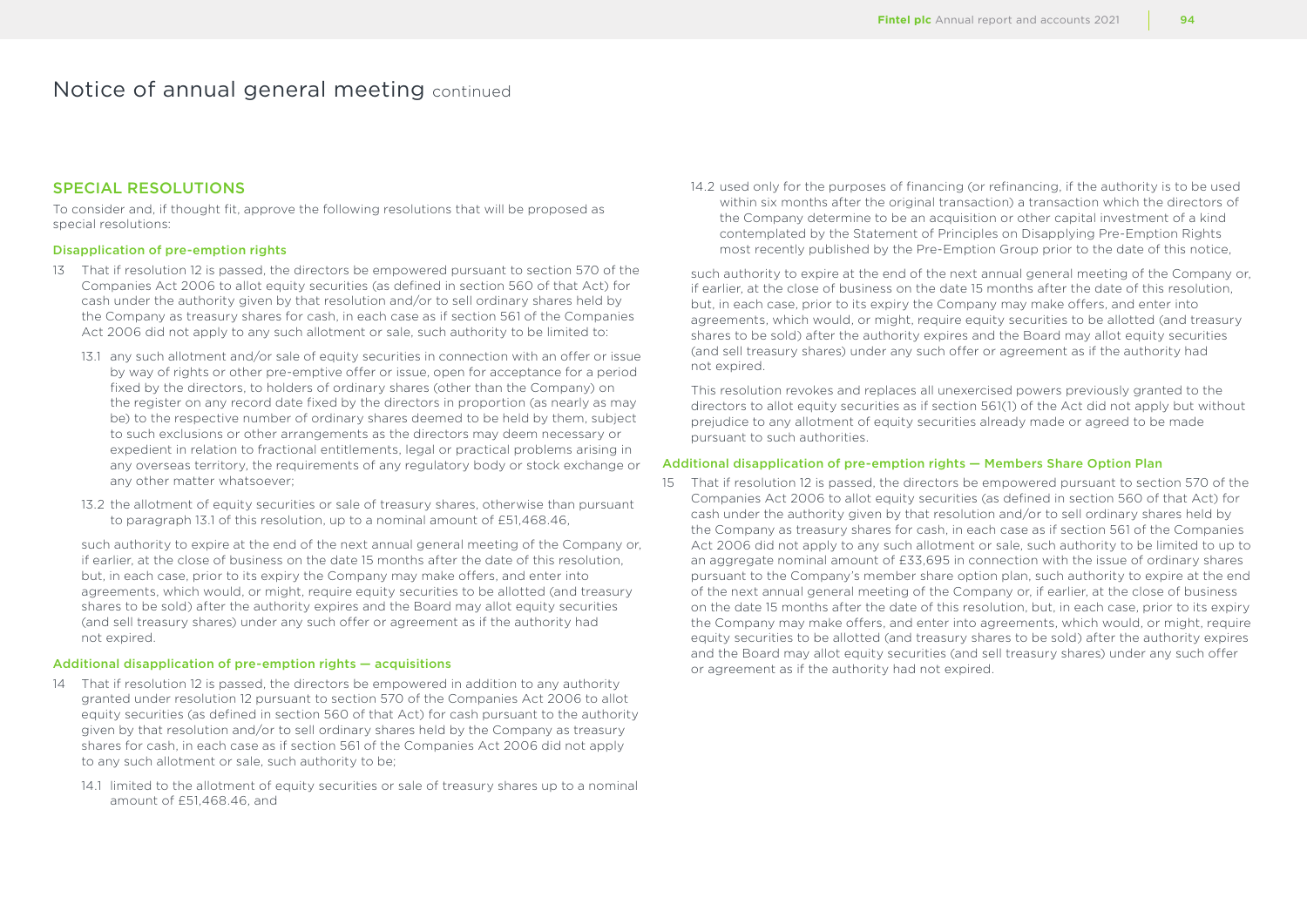# SPECIAL RESOLUTIONS continued

## Purchase of own shares

- 16 That the Company is generally and unconditionally authorised for the purpose of section 701 of the Companies Act 2006 to make market purchases (within the meaning of section 693(4) of that Act) of ordinary shares of £0.01 each in the capital of the Company, on such terms and in such manner as the directors may from time to time determine, provided that:
	- 16.1 the maximum aggregate number of ordinary shares that may be purchased is £102,936.92, representing approximately 10% of the Company's issued ordinary share capital (excluding treasury shares) as at 21 March 2022 (the latest practicable date prior to publication of this notice);
	- 16.2 the minimum price (excluding expenses) that may be paid for each ordinary share is £0.01;
	- 16.3 the maximum price (excluding expenses) that may be paid for each ordinary share is the higher of:
		- 16.3.1 105% of the middle market quotation of an ordinary share in the capital of the Company for the five business days immediately prior to the day the purchase is made, the middle market quotation being derived from the AIM Appendix to the Daily Official List of the London Stock Exchange;
		- 16.3.2 the value of an ordinary share in the capital of the Company, being the higher of:
			- (a) the price of the last independent trade in such a share on the trading venue where the purchase is carried out; and
			- (b) the highest current independent bid for such a share on such trading venue;
	- 16.4 this authority shall expire on the earlier of the conclusion of the Company's next annual general meeting after the passing of this resolution and the date 15 months after the date of this resolution; and
	- 16.5 the Company may make a contract for the purchase of ordinary shares under this authority before it expires, notwithstanding that such contract will, or might, have its terms executed wholly or partly after this authority expires, and the Company may make a purchase pursuant to such a contract after the expiry of this authority.

## Shorter notice of general meetings

17 That a general meeting other than an annual general meeting may be called on not less than 14 clear days' notice.

By order of the Board

## Vicky Williams

Company Secretary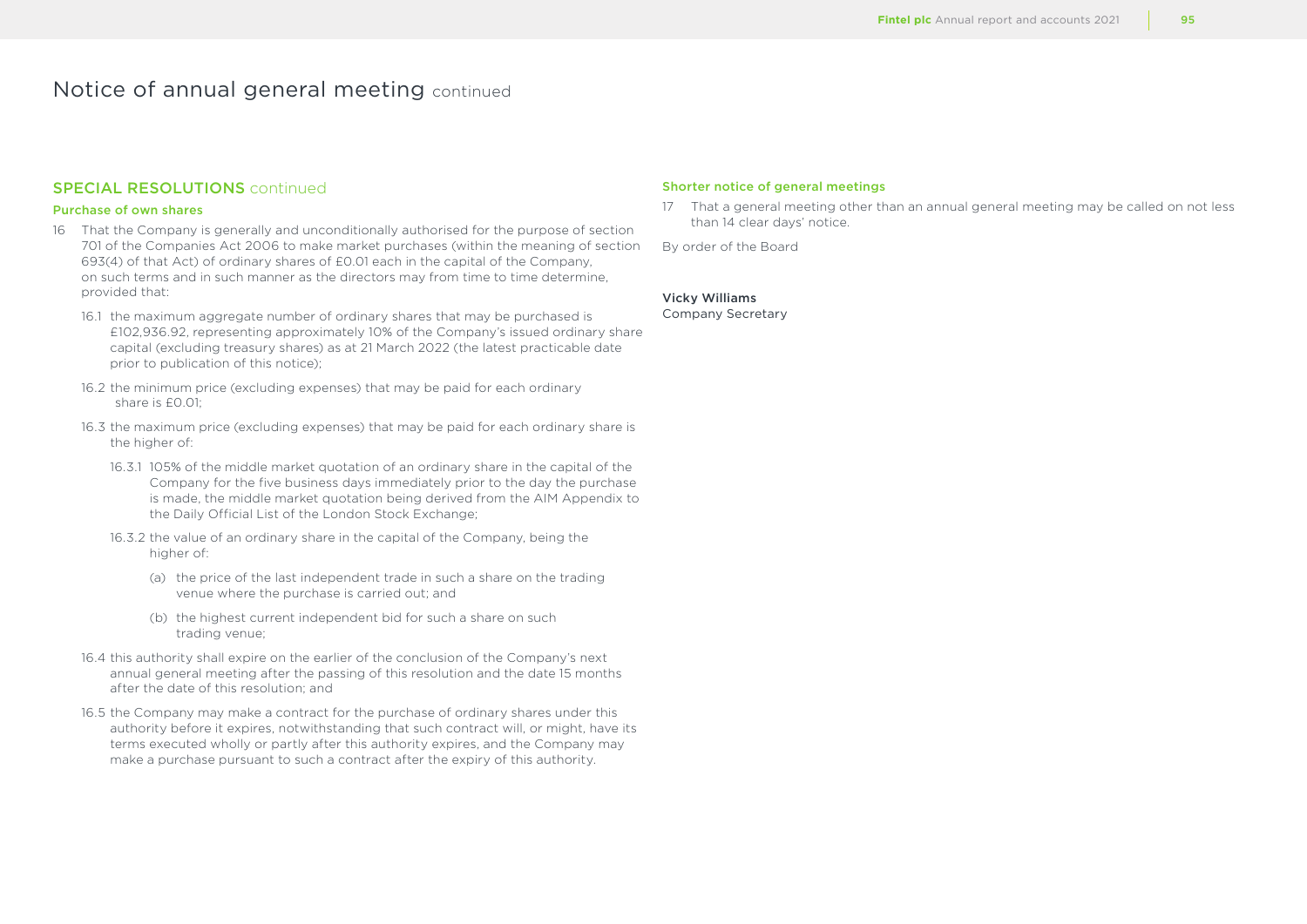# IMPORTANT INFORMATION:

The following notes explain your general rights as a shareholder and your right to attend and vote at the AGM or to appoint someone else to vote on your behalf.

- 1 A shareholder entitled to attend and vote at the AGM may appoint a proxy or proxies (who need not be a shareholder or shareholders of the Company) to exercise all or any of that shareholder's rights to attend, speak and vote at the AGM. Where more than one proxy is appointed, each proxy must be appointed for different shares.
- 2 Proxies may only be appointed by:
	- 2.1 making an online proxy appointment by going to www.signalshares.com and following the instructions for electronic submission provided there; or
	- 2.2 requesting a paper proxy card from the Company's registrars, Link Group on 0371 664 0391 if calling from the UK, or +44 (0) 371 664 0391 if calling from outside of the UK, or email Link at enquiries@linkgroup.co.uk
		- 2.2.1 Forms must be completed and returned together with the power of attorney or other authority, if any, under which it is signed or a certified copy of such power or authority, to the Company's registrars, Link Group, PXS, at 10th Floor, Central Square, 29 Wellington Street, Leeds LS1 4DL by post or (during normal business hours only) by hand; or
		- 2.2.2 having an appropriate CREST message transmitted through the CREST electronic proxy appointment service as described in the CREST Manual (a CREST proxy instruction). CREST personal members or other CREST sponsored members, and those CREST members who have appointed a service provider(s), should refer to their CREST sponsor or voting service provider(s), who will be able to take the appropriate action on their behalf (see note 3 below). Please refer to the CREST Manual on the Euroclear website (www.euroclear.com/CREST) for further information.

To be effective the form of proxy or other instrument appointing a proxy must be received by the Company's registrars, or received electronically via www.signalshares.com or, in the case of shares held through CREST, via the Euroclear website, in each case not later than 12:30 pm on 13 May 2022.

Completion of a proxy form, online proxy appointment or CREST proxy instruction will not prevent a shareholder from attending and voting in person at the meeting.

3 CREST members who wish to appoint a proxy or proxies through the CREST electronic proxy appointment service may do so for the AGM and any adjournment(s) by using the procedures described in the CREST Manual (available at www.euroclear.com/CREST). CREST personal members or other CREST sponsored members and those CREST members who have appointed a voting service provider should refer to their CREST sponsor or voting service provider who will be able to take the appropriate action on their behalf.

In order for a proxy appointment or instruction made using the CREST service to be valid, the appropriate CREST message must be properly authenticated in accordance with Euroclear's specifications and must contain the information required for such instructions, as described in the CREST Manual. The message, regardless of whether it constitutes the appointment of a proxy or an amendment to the instruction given to a previously appointed proxy, must, in order to be valid, be transmitted so as to be received by the Company's agent (ID RA10) by the latest time for receipt of proxy appointments set out in paragraph 2 above. For this purpose, the time of the receipt will be taken to be the time (as determined by the timestamp applied to the message by the CREST application host) from which the Company's agent is able to retrieve the message by enquiry to CREST in the manner prescribed by CREST. After this time, any change of instructions to proxies appointed through CREST should be communicated by other means.

CREST members and, where applicable, their CREST sponsors or voting service providers should note that Euroclear does not make available special procedures in CREST for any particular messages. Normal system timings and limitations will therefore apply in relation to the input of CREST Proxy Instructions. It is the responsibility of the CREST member concerned to take (or, if the CREST member is a CREST personal member or sponsored member or has appointed any voting service providers, to procedure that his CREST sponsor or voting service provider takes) such action as is necessary to ensure that a message is transmitted by means of the CREST system by any particular time. In this connection, CREST members and, where applicable, their CREST sponsors or voting service providers are referred in particular to those sections of the CREST Manual concerning practical limitations of the CREST system and timings.

The Company may treat as invalid a CREST Proxy Instruction in the circumstances set out in Regulation 35(3)(a) of the Uncertificated Securities Regulations 2001.

- 4 Only those shareholders included in the register of members of the Company close of business on 13 May 2022 or, if the meeting is adjourned, on the day which is two working days before the time for holding the adjourned meeting, will be entitled to attend and to vote at the AGM in respect of the number of shares registered in their names at that time. Changes to entries on the share register after the relevant deadline will be disregarded in determining the rights of any person to attend or vote at the meeting.
- 5 To view a copy of the service contracts of the executive directors and the letters of appointment of the non-executive directors prior to the meeting please email the Company Secretary at companysecretary@fintelplc.com.
- 6 The electronic addresses provided in this notice are provided solely for the purpose of enabling shareholders to register the appointment of a proxy or proxies for the meeting or to submit their voting directions electronically. You may not use any electronic address provided in this notice to communicate with the Company for any purposes other than those expressly stated.
- 7 A copy of this notice, and other information required by the Companies Act 2006, can be found at www.wearefintel.com/investors/aim-rule-26/.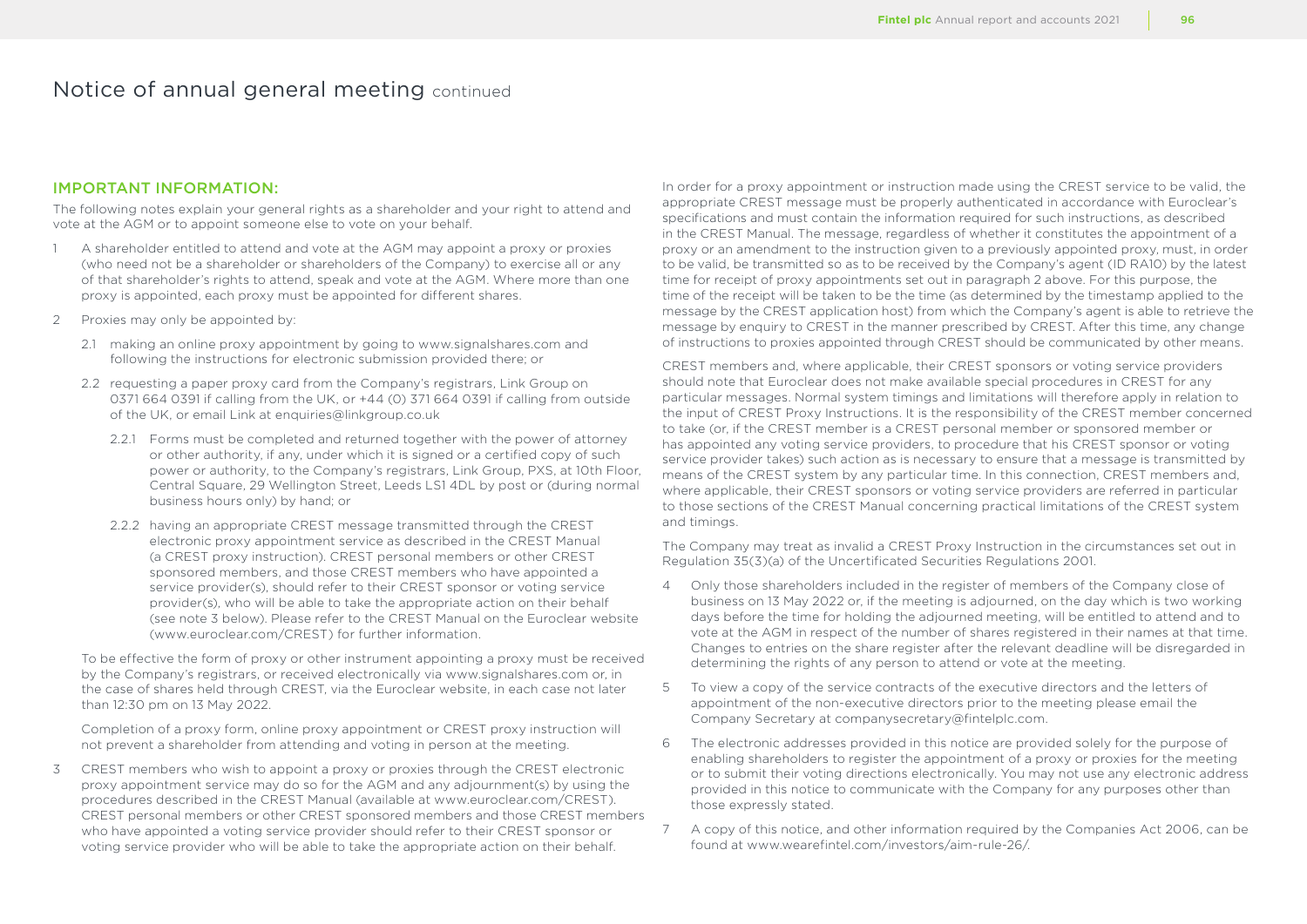# IMPORTANT INFORMATION: continued

- 8 Shareholders have a right to ask questions relating to the business being dealt with at the meeting. The Company must answer such questions unless:
	- 8.1 answering would interfere unduly with the preparation for the meeting or would involve the disclosure of confidential information;
	- 8.2 the answer has already been given on a website in the form of an answer to a question; or
	- 8.3 it is undesirable in the interests of the Company or the good order of the meeting that the question be answered,

any such questions must be emailed to the Company Secretary at companysecretary@fintelplc.com in advance of the meeting.

- 9 As at 21 March 2022, being the last business day prior to publication of this AGM notice, the Company's issued share capital comprised 102,936,917 ordinary shares of £0.01 each. Each ordinary share carries the right to one vote at a general meeting of the Company and, therefore, the total number of voting rights in the Company as at 21 March 2022 is 102,936,917.
- 10 The right to appoint a proxy does not apply to persons whose shares are held on their behalf by another person and who have been nominated to receive communications from the Company in accordance with section 146 of the Companies Act 2006 (nominated persons). Nominated persons may have a right under an agreement with the registered shareholder who holds the shares on their behalf to be appointed (or to have someone else appointed) as proxy. Alternatively, if nominated persons do not have such a right, or do not wish to exercise it, they may have a right under such an agreement to give instructions to the person holding the shares as to the exercise of voting rights.
- 11 If you have been nominated to receive general shareholder communications directly from the Company, it is important to remember that your main contact in terms of your investment remains as it was (i.e. the registered shareholder, or perhaps custodian or broker, who administers the investment on your behalf). Therefore, any changes or queries relating to your personal details and holding (including any administration thereof) must continue to be directed to your existing contact at your investment manager or custodian. The Company cannot guarantee dealing with matters that are directed to it in error. The only exception to this is where the Company, in exercising one of its powers under the Companies Act 2006, writes to you directly for a response.
- 12 Voting on all resolutions at the AGM will be conducted by a poll rather than a show of hands. As soon as practicable following the AGM, the results of the voting and the numbers of proxy votes cast for and against and the number of votes actively withheld in respect of each of the resolutions will be announced via a Regulatory Information Service and also placed on the Company's website at www.wearefintel.com/investors/aim-rule-26/

# EXPLANATORY NOTES TO THE RESOLUTIONS PROPOSED AT THE ANNUAL GENERAL MEETING

The resolutions to be proposed at the AGM of the Company to be held on 17 May 2022 at 12:30pm are set out in the notice of AGM. The following notes provide an explanation to the resolutions being put to shareholders.

# ORDINARY RESOLUTIONS

Resolutions 1 to 12 are proposed as ordinary resolutions. These resolutions will be passed if more than 50% of the votes are cast in favour of them.

### Resolution 1 — Financial Statements and Accounts

The directors are required to present to shareholders at the AGM the reports of the directors and auditors and the audited accounts of the Company for the year ended 31 December 2021.

### Resolution 2 — Final Dividend

A final dividend can only be paid after the shareholders have approved it at a general meeting. The directors are recommending a final dividend of 2 pence per ordinary share, payable to shareholders on the register at the close of business on 29 April 2022, with an ex-dividend date of 28 April 2022. If approved, the final dividend will be paid on 7 June 2022.

### Resolutions 3 to 8 — Election of directors

Each of Ken Davy, Neil Stevens, Matt Timmins, Tim Clarke, Imogen Joss and David Thompson are being put forward for re-election. Having considered the performance of and contribution made by each of the directors and following performance evaluation for those directors standing for re-election, the board of directors is satisfied that, and the Chairman confirms that, the performance of each director continues to be effective and to demonstrate commitment to the role and as such the board recommends their re-election. The board reaffirms their assessment that Imogen Joss, Senior Independent Non-Executive Director and Tim Clarke, Non-Executive Director, remain independent.

A biography of each director appears on page 35 and 36 of the Company's annual report and on the Company's website at www wearefintel.com/who-we-are/about-us.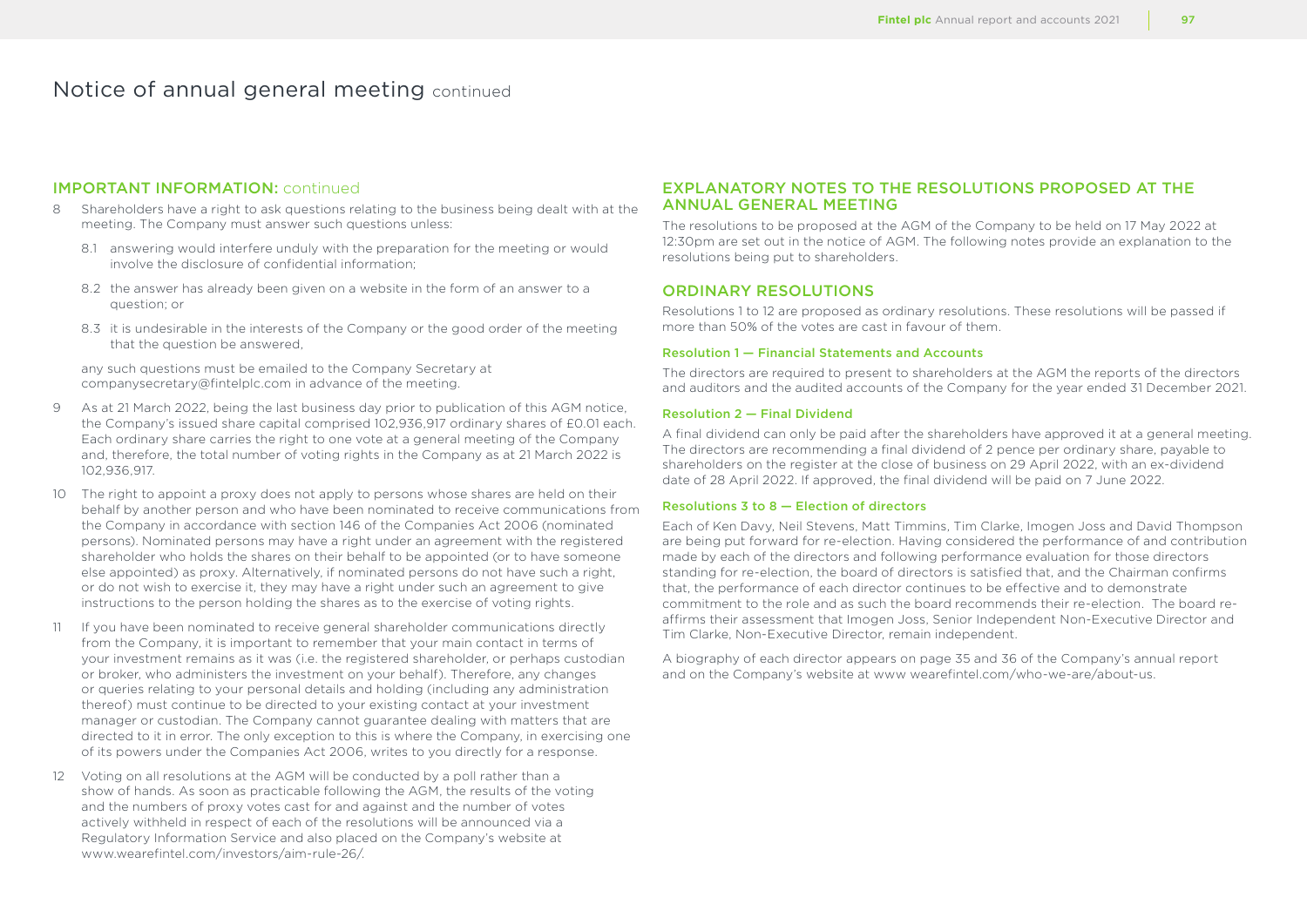# ORDINARY RESOLUTIONS continued

## Resolution 9 — Appointment of auditors

The Companies Act 2006 requires that an auditor be appointed at each general meeting at which accounts are laid to hold office until the next such meeting. The appointment of KPMG as auditors of the company terminated in January 2022 following their resignation. KPMG confirmed there are no circumstances in connection with its resignation that should be brought to the attention of the members or creditors of the Company. Following a tender for audit services the directors recommend the appointment of EY as the companies auditors.

### Resolution 10 — Authorising and fixing the remuneration of the auditors

It is normal practice for shareholders to resolve at the annual general meeting that the directors decide on the level of remuneration of the auditors for the audit work to be carried out by them in the next financial year. The amount of the remuneration paid to the auditors for the next financial year will be disclosed in the next audited accounts of the Company.

### Resolution 11 — Political donations

The Companies Act 2006 requires political donations and expenditure to be authorised by shareholders by ordinary resolution. Whilst it is not the intention of the Company to make any direct political donations or incur any political expenditure, the statutory provisions are very broadly drafted and may catch activities such as functions to which politicians are invited, or may extend to bodies concerned with policy review, law reform and representation of the business community that the Company and its subsidiaries might wish to support. For this reason, the Company is asking its shareholders to authorise any donations and expenditure that may fall within the remit of the Companies Act 2006, up to an aggregate amount of £25,000 for the Company and its subsidiary companies. This resolution, if passed, will renew the directors' authority until next year's annual general meeting (when the directors intend to renew this authority).

#### Resolution 12 — Authority to allot shares

The directors may only allot shares or grant rights over shares if authorised to do so by shareholders.

The Investment Association (IA) guidelines on authority to allot shares state that IA members will permit, and treat as routine, resolutions seeking authority to allot shares representing up to one-third of a company's issued share capital. In addition they will treat as routine a request for authority to allot shares representing an additional one third of the company's issued share capital provided that it is only used to allot shares for the purpose of a fully pre-emptive rights issue.

Accordingly, resolution 12, if passed, would authorise the directors under section 551 of the CA 2006 to allot new shares or grant rights to subscribe for, or convert any security into, new shares (subject to shareholders' pre-emption rights) up to a maximum nominal amount of £679,383.65, representing the IA guideline limit of approximately 66% of the Company's issued ordinary share capital as at 21 March 2022 (being the latest practicable date prior to the publication of this document).

Resolution 12.1 would give the directors authority to allot new shares or grant rights to subscribe for, or convert any security into, new shares, up to an aggregate nominal value of £339,691.83, representing approximately one third of the Company's existing issued share capital in connection with a rights issue in favour of ordinary shareholders.

Resolution 12.2, if passed, would give the directors general authority to allot new shares or grant rights to subscribe for, or convert any security into, new shares, up to an aggregate nominal value of £339,691.83, representing approximately one third of the Company's existing issued share capital. As resolution 12.2 imposes no restrictions on the way the authority may be exercised, it could be used in conjunction with resolution 12.1 so as to enable the whole two-thirds to be used in connection with a rights issue. Where the usage of this authority exceeds one-third of the issued share capital, the directors intend to follow best practice as regards its use.

The authority will expire at the earlier of the conclusion of the next annual general meeting of the Company and the date 15 months after the date of the resolution.

Passing this resolution will ensure that the directors continue to have the flexibility to act in the best interests of shareholders, when opportunities arise, by issuing new shares. There are no current plans to issue new shares except in connection with employee share schemes.

The Company does not at present hold any shares in treasury.